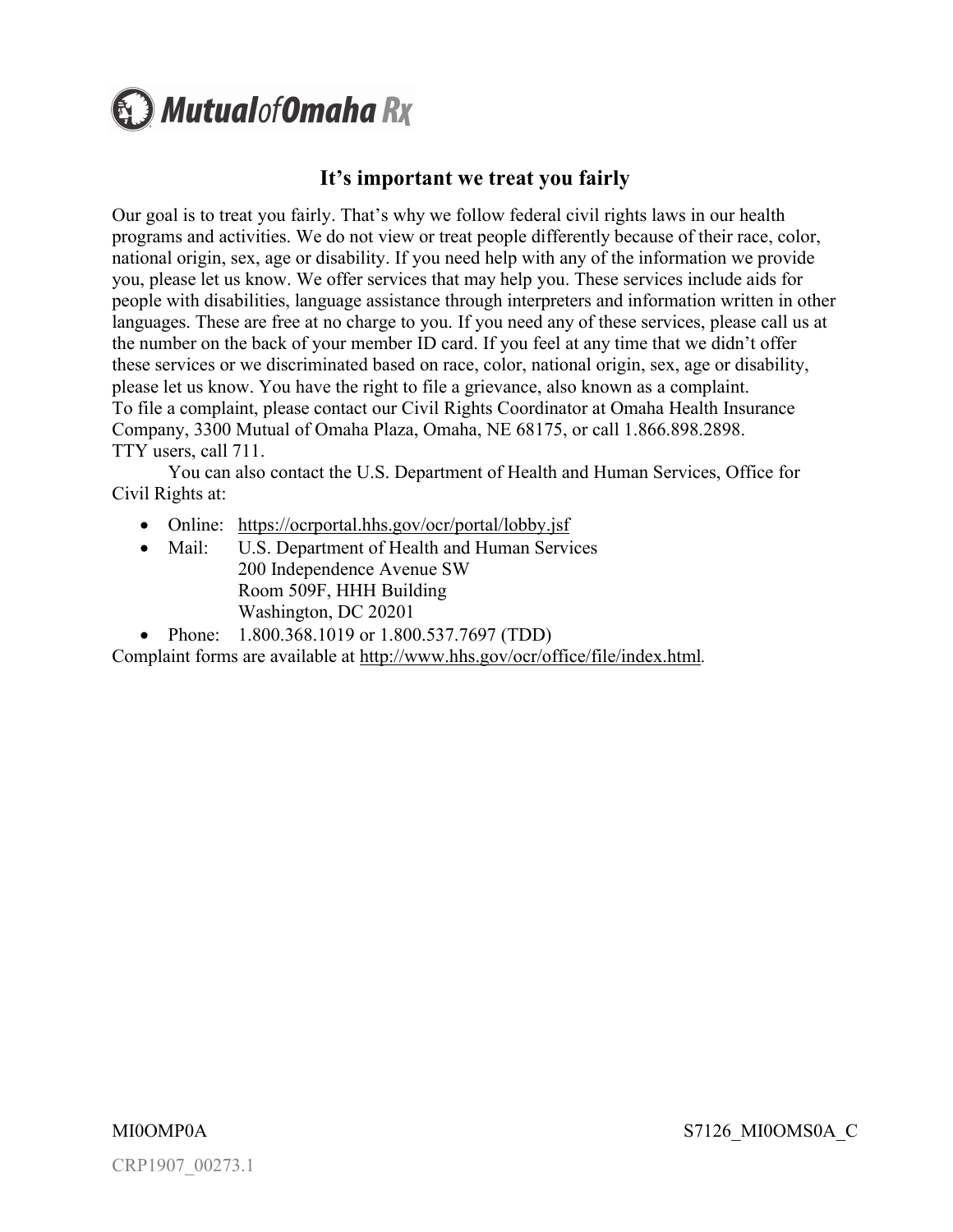# **Es importante brindarle un trato justo.**

Nuestro objetivo es brindarle un trato justo. Por este motivo, respetamos las leyes de derechos civiles en nuestros programas y actividades de salud. No consideramos ni tratamos a las personas de manera diferente debido a su raza, color, nacionalidad de origen, sexo, edad o discapacidad. Si necesita ayuda en cuanto a la información que le brindamos, infórmenos. Ofrecemos servicios que pueden ayudarle, entre los cuales se incluyen audífonos para personas con discapacidad, asistencia con el idioma mediante intérpretes e información escrita en otros idiomas. Estos servicios no tienen ningún cargo para usted. Si necesita alguno, llámenos al número que figura en la parte posterior de su tarjeta de identificación de miembro. Si siente en cualquier momento que no ofrecemos estos servicios o lo discriminamos por su raza, color, nacionalidad de origen, sexo, edad o discapacidad, infórmenos. Tiene el derecho a presentar una queja. Para presentar una queja, comuníquese con nuestro Civil Rights Coordinator escribiendo a esta dirección Omaha Health Insurance Company, 3300 Mutual of Omaha Plaza, Omaha, NE 68175, o llame al 1.866.898.2898. Los usuarios de TTY deben llamar al 711.

También puede comunicarse con el Departamento de Salud y Servicios Humanos de los EE. UU., Oficina de Derechos Ci[viles por estos medios:](https://ocrportal.hhs.gov/ocr/portal/lobby.jsf) 

| En línea:            | https://ocrportal.hhs.gov/ocr/portal/lobby.jsf                                            |
|----------------------|-------------------------------------------------------------------------------------------|
| • Por correo postal: | U.S. Department of Health and Human Services                                              |
|                      | 200 Independence Avenue SW                                                                |
|                      | Room 509F, HHH Building                                                                   |
|                      | Washington, DC 20201                                                                      |
| $\bullet$ Teléfono:  | 1.800.368.1019 o 1.800.537.7697 (TDD)                                                     |
|                      | Puede encontrar los formularios de quejas en http:/www.hhs.gov/ocr/office/file/index.html |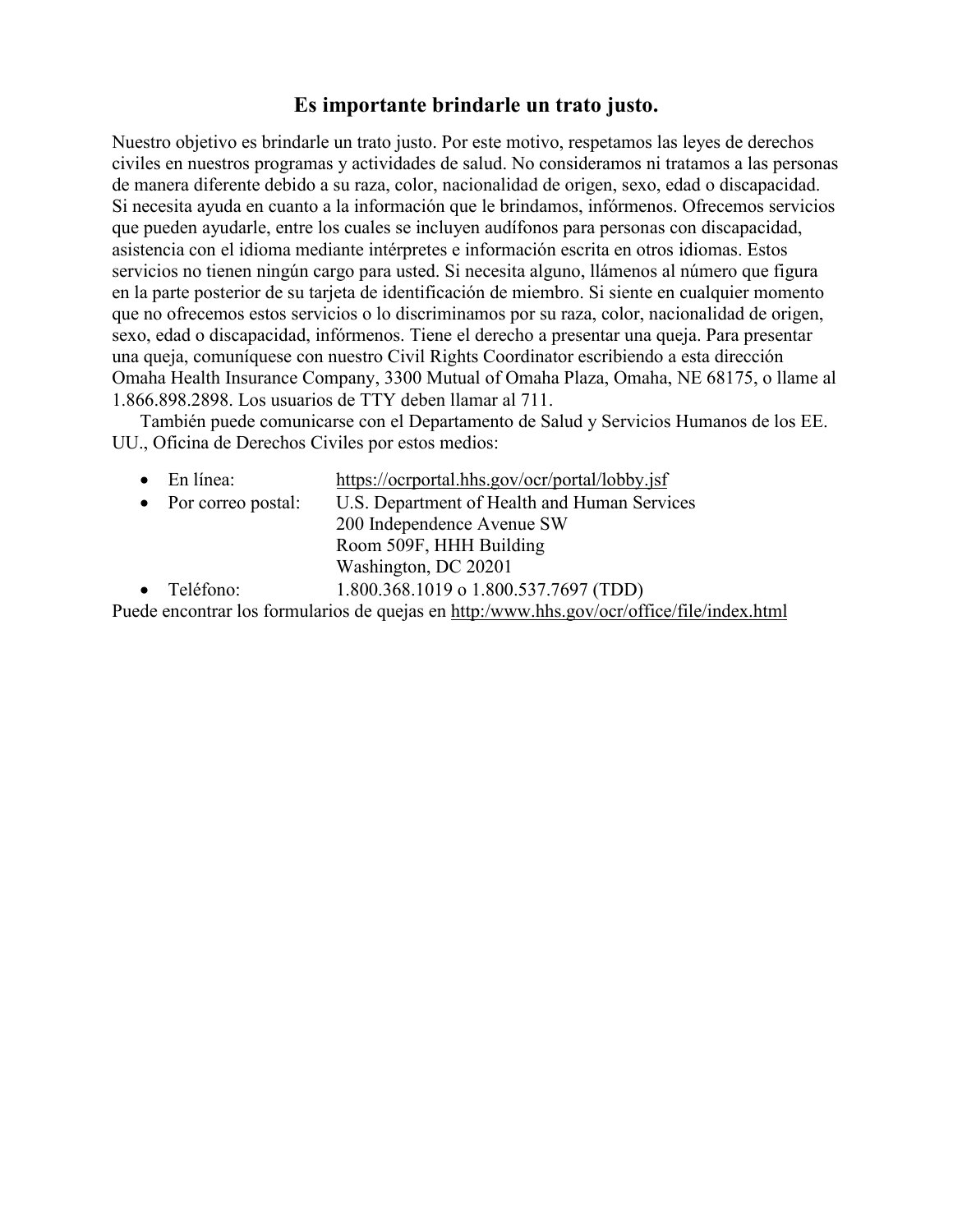

## **Spanish**:

ATENCIÓN: si habla español, tiene a su disposición servicios gratuitos de asistencia lingüística.

Llame al 1.855.864.6797 (TTY: 1.800.716.3231).

## **Vietnamese**:

CHÚ Ý: Nếu bạn nói Tiếng Việt, có các dịch vụ hỗ trợ ngôn ngữ miễn phí dành cho bạn. Gọi số

1.855.864.6797 (TTY: 1.800.716.3231).

## **Chinese**:

注意:如果您使用繁體中文,您可以免費獲得語言援助服務。請致電 1.855.864.6797

 $(TTY:1.800.716.3231)$ 

## **Arabic**:

ملحوظة: إذا كنت تتحدث "العربية" ، فإن خدمات المساعدة اللغوية تتوافر لك بالمجان. اتصل على الرقم ١.٨٥٥.٨٦٤.٦٧٩٧ )الهاتف النصي: ١.٨٠٠.٧١٦.٣٢٣١(.

## **Karen:**

ဟ်သူဉ်ဟ်သး– နမ့္ပ်ကတိၤ ကညီကျိဉ်အယိႇ တ၊်အိဉ်ဒီး ကျိဉ်အတ၊်ဆိဉ်ထွဲမၤစၢၤလ၊ တလၢာ်ဘူဉ်လၢာ်စ့ၤလ၊ နဂိၢိန္ဉ်လီၤ ကိႏ ၁.၈၅၅ $\cdot$ ၈၆၄ $\cdot$ ၆၇၉၇ (TTY– ၁ $\cdot$ ၈၀၀ $\cdot$ ၇၁၆ $\cdot$ ၃၂၃၁) တက္ $\mathfrak{h}$ 

# **French**:

ATTENTION : Si vous parlez français, des services d'aide linguistique vous sont proposés

gratuitement. Appelez le 1.855.864.6797 (ATS : 1.800.716.3231).

# **Oromo:**

XIYYEEFFANNAA: Afaan dubbattu Oroomiffa yoo ta'ee, tajaajila gargaarsa afaani

kanfaltiidhaan ala, ni argama. Lakkoofsa bilbilaa 1.855.864.6797 (TTY [Dhibee Dhageettii fi

Dubbachuu kan qaban]: 1.800.716.3231) irratti bilbili.